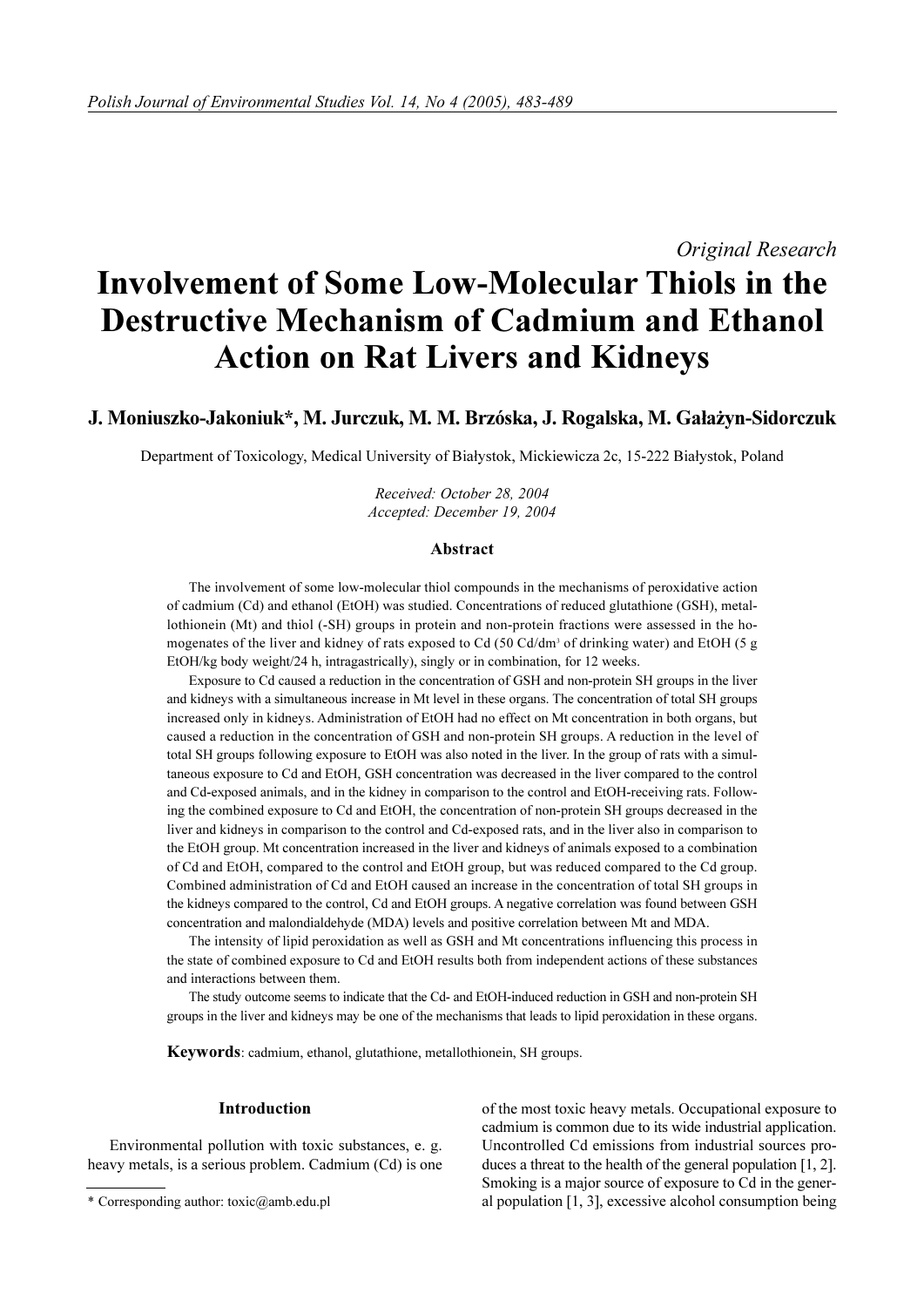another health-threatening problem. As ethanol (EtOH) abusers can also be occupationally or environmentally exposed to Cd, interactions between these two substances are an important epidemiological and medical issue.

Both Cd and EtOH exert nephro- and hepatotoxic effects. The lesions are to a certain degree related to the induction of cell membrane lipid peroxidation by these substances, which has been confirmed in our previous study [4, 5] and by other authors [6, 7, 8, 9, 10, 11]. An increase in the concentration of malondialdehyde (MDA, lipid peroxidation index) and disorders in the enzymatic antioxidant barrier (superoxide dismutase SOD and catalase CAT) were observed in the liver and kidney of animals exposed to Cd or EtOH singly [5]. Although Cd and EtOH induce lipid peroxidation, combined exposure to these substances did not result in their synergistic action [5].

Despite a number of studies conducted so far, the knowledge of the mechanism of lipid peroxidation under the influence of Cd and EtOH, particularly at a combined exposure, is not sufficient. As SH groups are lipid peroxidation stimulating factors [12, 13], the present study on the development of peroxidative changes at a combined exposure to Cd and EtOH has focused on a likely participation of SH group-containing compounds, such as reduced glutathione (GSH) and metallothionein (Mt) in the mechanisms of peroxidative action of Cd and EtOH.

GSH plays a key role in the system of cell defence, being involved in detoxication of many xenobiotics through feedback reaction in the second phase of biotransformation [14, 15]. GSH also protects cells against oxidative stress [15, 16]. Its role in this process is directly associated with the presence of reduced SH groups. Both the exposure to Cd and to EtOH causes changes in the GSH level [17, 18].

Mt is a low-molecular protein, rich in cysteine residues, responsible for the maintenance of zinc (Zn) and copper (Cu) homeostasis in the organism, and for detoxication of heavy metals, including Cd [19, 20, 21]. Mt synthesis is increased not only following exposure to heavy metals but also due to the action of other factors that induce oxidation disturbances [22, 23, 24, 25]. It allows the assumption that Mt can, like GSH, act as an antioxidant and free radical scavenger.

As the liver and kidneys, which play important roles in Cd and EtOH biotransformation and detoxication processes and can be damaged by these substances, exhibit the highest levels of SH groups, we decided to determine the concentrations of GSH, Mt and SH groups in these organs both after separate and combined administration of these two substances. The findings can help elucidate the mechanisms of interactions between these compounds in the process of lipid peroxidation, assessed previously in the same experimental model [5].

## Experimental Procedures

Thirty-two adult (8-week-old) male Wistar rats, initial b. wt. 170 g, were used in the study. The animals were kept in standard breeding conditions ( $22 \pm 2$ °C, relative humidity  $50 \pm 10\%$ , natural 24 h cycle) and had unlimited access to drinking water and standard LSM diet (Agropol, Motycz, Polska). The energetic value of the diet was 12.2 MJ/kg. Cd concentration (determined in our laboratory) in the fodder was 0.122 μg/g.

The experiment lasted for 12 weeks. The rats were randomly divided into 4 groups of 8 animals each:

- (1) control group, divided into two subgroups, of which one received Cd-free and EtOH-free redistilled water; the animals of the other were additionally given physiological saline (0.9% NaCl) through an intragastric tube in the same way EtOH was administered in groups 3 and 4;
- (2) Cd group animals were given to drink an aqueous solution of cadmium chloride at a concentration of 50 mg Cd/dm<sup>3</sup> as the only liquid;
- (3) EtOH group rats drank redistilled water and received intragastrically 5 g EtOH/kg b. wt./24 h in a total dose divided into two equal doses (2.5 g/kg b. wt. each) for 5 days a week (the first dose was administered at 8 a. m., the other 6 h later);
- (4) Cd + EtOH group, animals were exposed to Cd in drinking water (like the Cd group) and were given EtOH (like the EtOH group).

The experiments were approved by the Białystok Local Ethical Committee for Experiments on Animals.

After the experiment termination in barbiturate anaesthesia (intraperitoneal administration of 30 mg Vetbutal/kg b. wt.) the liver and kidneys were collected for investigation. The organs were directly washed in cold 0.9% NaCl and weighed. The biological material was not directly used for analysis but was frozen at -80°C. The concentrations of GSH, Mt and SH groups were determined in the liver and kidneys and correlated with the previously described MDA concentrations in these animals [5].

The applied model of rat exposure to Cd and EtOH corresponds to the natural exposure of humans to these xenobiotics. Cd concentrations in the blood and urine of rats continuously intoxicated with 50 mg Cd/dm<sup>3</sup> [5, 21, 26] are within a range of values noted in inhabitants of areas heavily contaminated with Cd or Cd workers [2, 27]. The intragastrical dosage of 5 g EtOH/kg b. wt. /24 h is equivalent to consumption of about 0.7 l/day of 40% vodka in men [5, 10]. Since the rate of EtOH oxidation in rat is three times faster than in humans  $(0.1 \text{ g/kg b. wt./h})$ , the animals need a higher dose of EtOH than humans to produce comparable toxic effects [10]. Thus, the level of EtOH treatment used in this study may be tantamount to its misuse in people.

### Analytical Procedures

## Glutathione (GSH) Determination

The concentration of GSH in the 5% homogenates of liver and kidneys (prepared in 5% metaphosphoric acid, MPA) was measured using Bioxytech GSH-400 test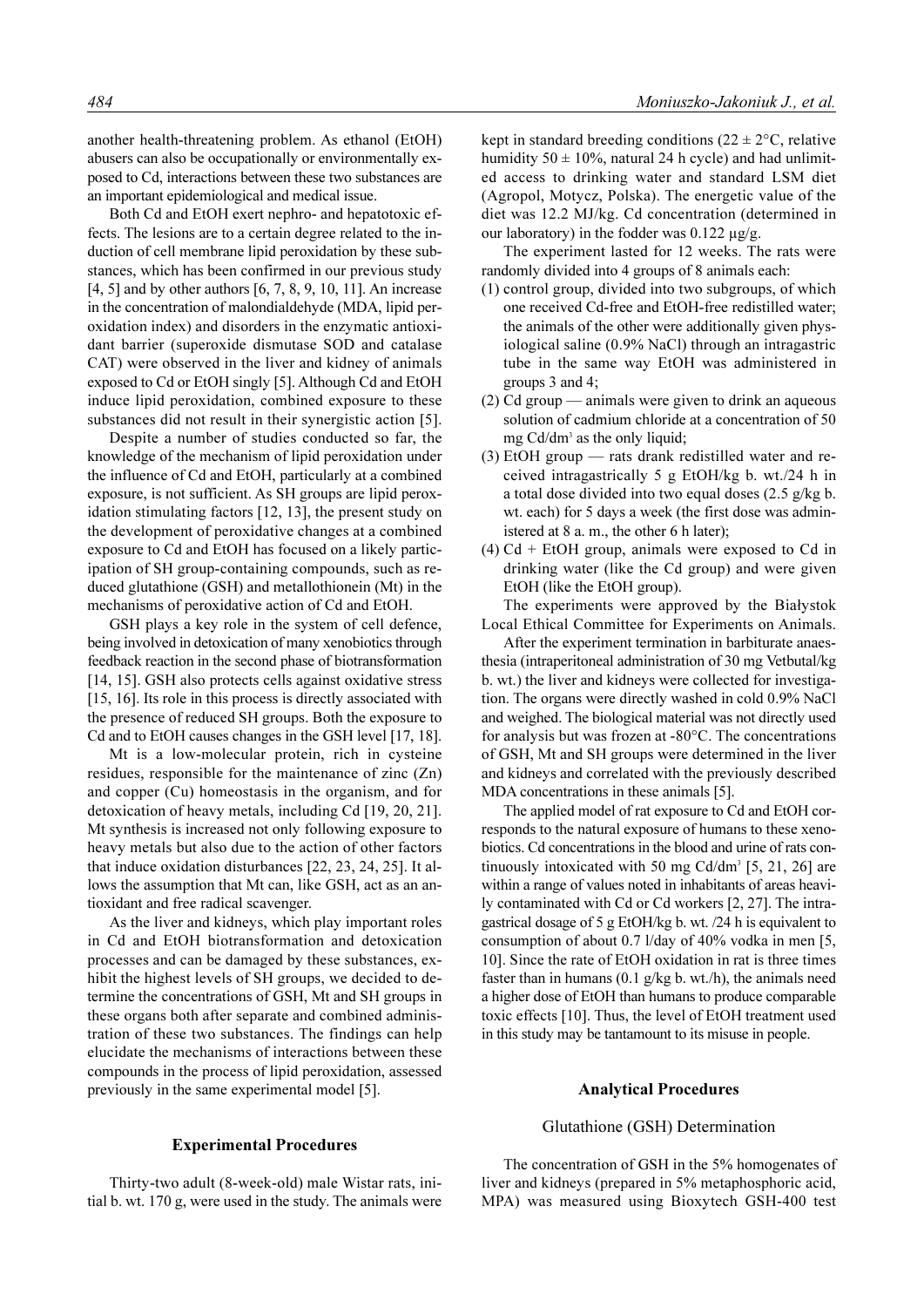(OXIS, USA). The method involves two steps. The first step leads to the formation of substitution products between a patented reagent and all mercaptans (RSH) present in the sample. The second step specifically transforms the substitution products obtained with GSH into a chromophoric thione whose maximal absorbance wavelength is 400 nm.

#### Metallothionein (Mt) Determination

The concentration of Mt in liver and kidney homogenates was assayed colorimetrically using the Micro Mt spec kit (Ikzus Environmental, Italy). The assay is based on the chemical determination of cysteine residues by Ellman's reaction [28]. Endogenous thiols such as GSH, free cysteine, etc. do not interfere with the assay.

The homogenates (0.5 g tissue with the addition of 1.5 ml homogenating buffer) were centrifuged at 30,000 x g for 20 min at 4°C. Then, after obtaining a supernatant, metallothionein was precipitated with alcohol, resuspended in denaturing buffer and chemically reacted with Ellman's reagent Bis (3-carboxy-4-nitrophenyl) disulfide. The absorption was read at 412 nm.

To obtain the concentration of Mt (nmol Mt) per gram of tissue, the following formula was applied:

nmol Mt × g<sup>-1</sup> = 
$$
\frac{\text{nmol Cys}^{\text{Mt}}}{0.1 \text{g} \times \text{n}^{\text{cys}}}
$$

in which 0.1 g is the amount of tissue equivalent to 0.3 ml of supernatant subjected to precipitation;  $n<sup>cys</sup>$  is the number of cysteine residues present in the investigated Mt (20 for most mammals); nmol  $Cys^{Mt}$  is the concentration of sulfhydryl groups, i. e. cysteine residues, due to metallothionein present in the sample.

#### Sulfhydryl Groups (SH) Determination

The concentrations of SH groups were estimated in protein and non-protein fractions (after deproteinization 10% of homogenates of liver and kidney prepared in

0.9% NaCl) according to Ellman [29]. Results are expressed as mmol/g tissue and μmol/g tissue.

## Statistical Analysis

Since there were no differences in any of the studied parameters between the two control subgroups the results have been presented together as one-control group. Data are mean  $\pm$  SEM of eight rats in each group. Experimental groups were compared using a one-way analysis of variance (ANOVA) by the Kruskal-Wallis ranks test. Spearman rank correlation analysis was performed to investigate the relationship among variables. Differences and correlations were considered statistically significant at p < 0.05. To discern the possible interactions between Cd and EtOH, two-way analysis of variance (ANOVA/MANO-VA) was used. F values having  $p \le 0.05$  were considered significant. Statistical tests were performed using Statistica version 5.0 (StatSoft, Tulsa, OK, USA).

## Results

## GSH, Mt, Non-Protein SH and Total SH Concentrations in Liver

Exposure to Cd caused a reduction in the concentrations of GSH and non-protein SH groups compared to the control group (by 40% and 30.5%, respectively) ( $p < 0.001$ ), while Mt concentration increased by  $32.7\%$  (p < 0.001) (Table 1). The concentration of total SH groups did not differ from control group.

In the animals exposed to EtOH a decrease was noted in the concentrations of GSH (by  $44.7\%$ ,  $p < 0.001$ ), nonprotein SH groups (by  $8.7\%$ ,  $p < 0.05$ ) and total SH groups (by  $9.6\%$ ,  $p < 0.05$ ) compared to the control group. EtOH had no effect on Mt concentration (Table 1).

Combined exposure to Cd and EtOH caused a reduction in GSH concentration compared to the control group (by 50.1%,  $p < 0.001$ ) and Cd group (by 16.8%,  $p < 0.05$ ) (Table 1). Administration of EtOH to the animals which received Cd caused a reduction in the concentration of

Table 1. Effects of cadmium (Cd), ethanol (EtOH) and their combination on GSH, Mt, total SH and non-protein SH concentration in the liver.

| Group          | <b>GSH</b><br>$\mu$ mol/g tissue) | Mt<br>(mmol/gtissue)            | Non-protein SH<br>$\mu$ mol/g tissue) | Total SH<br>(mmol/g tissue)  |
|----------------|-----------------------------------|---------------------------------|---------------------------------------|------------------------------|
| Control        | $5.539 \pm 0.110$                 | $47.86 \pm 1.43$                | $182.0 \pm 2.615$                     | $7.939 \pm 0.204$            |
| C <sub>d</sub> | $3.326 \pm 0.147^*$               | $63.52 \pm 1.66^*$              | $126.6 \pm 3.206^*$                   | $7.759 \pm 0.232$            |
| <b>EtOH</b>    | $3.016 \pm 0.114$ <sup>*</sup>    | $48.69 \pm 1.54$                | $166.4 \pm 5.189^*$                   | $7.180 \pm 0.156^*$          |
| $Cd + EtOH$    | $2.766 \pm 0.202$ <sup>*</sup>    | $56.73 \pm 1.65$ <sup>***</sup> | $103.9 \pm 3.512$ <sup>***</sup>      | $7.823 \pm 0.651^{\ddagger}$ |

Values are means ± SEM of 8 rats. Values are significantly different (ANOVA + Kruskal-Wallis ranks test) compared to: \*control, † Cd, and ‡ EtOH groups.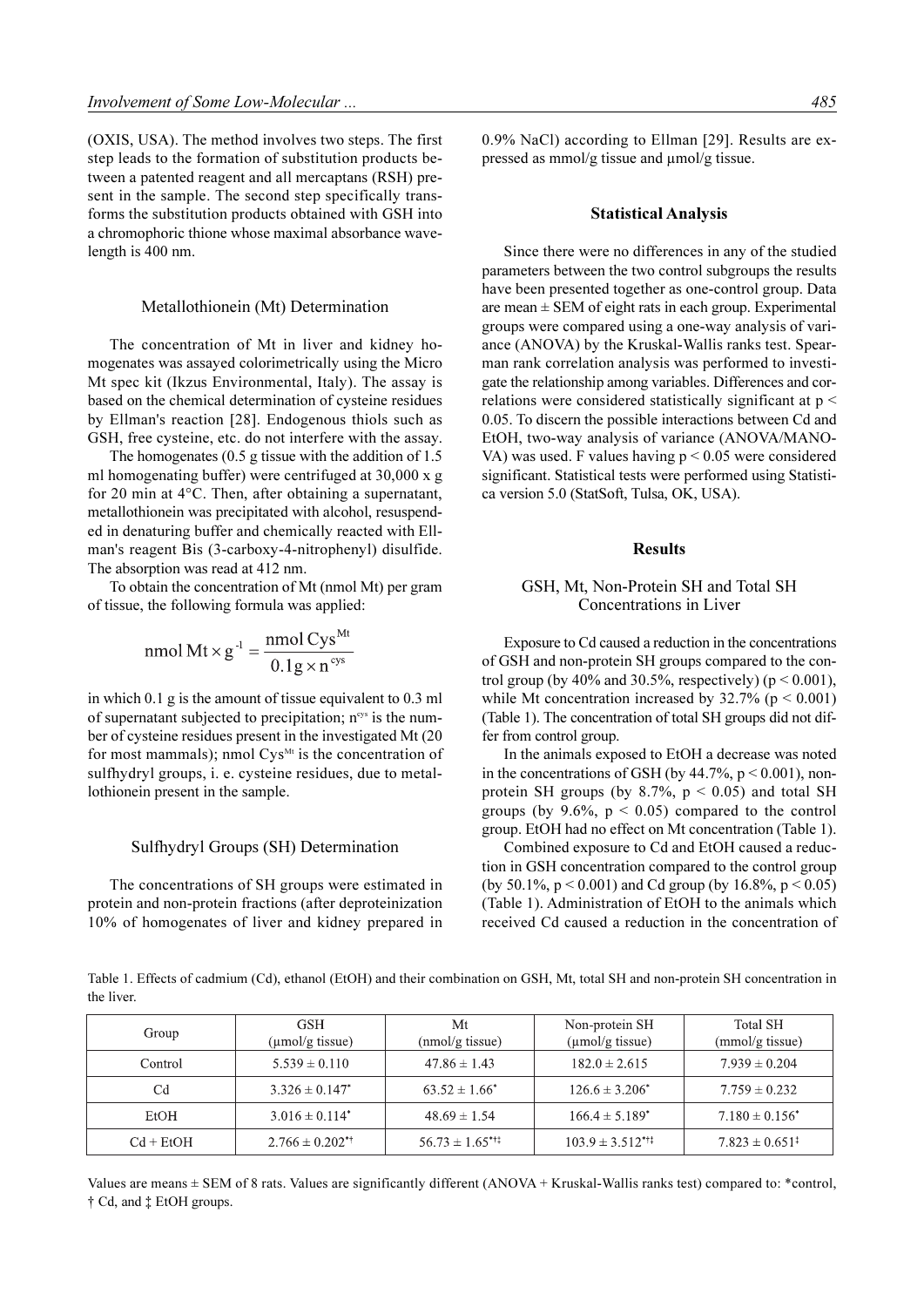non-protein SH groups, both compared to the control and Cd or EtOH-receiving animals, by  $43\%$  (p < 0.001), 17.9%  $(p<0.01)$  and 37.6%  $(p<0.001)$ , respectively. The concentration of total SH groups was within the control range.

The ANOVA/MANOVA analysis revealed that the changes in concentration of the thiol compounds examined in the liver of the animals exposed to a combined action of Cd and EtOH were not only due to an independent effect of Cd (the effect was observed for GSH, Mt and non-protein SH groups) or EtOH (for GSH and non-protein SH groups), but also resulted from interactions between these substances (for GSH, Mt and total SH groups) (Table 2).

It was found that the concentrations of GSH and nonprotein SH groups in the liver were negatively correlated with MDA levels (Table 3). However, positive correlation was observed between MDA concentration and Mt level in this organ. The concentration of non-protein SH groups was positively correlated with GSH, but negatively with Mt. No correlation was noted between the levels of total SH groups and the other parameters examined.

## GSH, Mt, Non-Protein SH and Total SH Concentrations in Kidneys

Exposure to Cd caused a reduction in the concentration of GSH (by 58.6%,  $p<0.001$ ) and non-protein SH groups (by  $17.6\%$ ,  $p<0.01$ ), with a simultaneous increase in the levels of Mt (by  $28.3\%$ ,  $p<0.001$ ) and total SH groups (16.1%, p<0.01) in kidneys (Table 4).

In rats exposed to EtOH, a decrease was noted in the levels of GSH and non-protein SH groups compared to the control group by 46.6% ( $p$ <0.001) and 27% ( $p$ <0.01), respectively. The concentrations of Mt and total SH groups were similar to control values (Table 4).

| ANOVA/<br><b>MANOVA</b>              | <b>GSH</b><br>(umol/g tissue) | Mt<br>(mmol/gtissue) | Non-protein SH<br>(umol/g tissue) | <b>Total SH</b><br>(mmol/g tissue) |
|--------------------------------------|-------------------------------|----------------------|-----------------------------------|------------------------------------|
| Main effect of Cd                    | $F=71.7$ p=0.000              | $F=56.8$ p=0.000     | $F=247.2$ p=0.000                 | NS                                 |
| Main effect of EtOH                  | $F=105.5$ p=0.000             | NS                   | $F=26.1 p=0.000$                  | NS                                 |
| Interactive effect<br>of Cd and EtOH | $F=41.9 p=0.000$              | $F=5.9$ p=0.022      | NS                                | $F=4.6$ , $p=0.041$                |

Table 2. F values calculated with ANOVA/MANOVA analysis for main effects Cd or EtOH and interactive effect Cd and EtOH in the liver.

#### NS, not significantly different.

|  | Table 3. Correlation coefficients for the studied parameters in liver. |  |  |  |
|--|------------------------------------------------------------------------|--|--|--|
|  |                                                                        |  |  |  |

| Parameters     | <b>MDA</b> | <b>GSH</b>                  | Mt                          | Non-protein SH              | Total SH                    |
|----------------|------------|-----------------------------|-----------------------------|-----------------------------|-----------------------------|
| <b>MDA</b>     | -----      | $r = -0.413$<br>$p = 0.000$ | $r = 0.554$<br>$p = 0.001$  | $r = -0.482$<br>$p = 0.005$ | $r = -0.118$<br>$p = 0.518$ |
| <b>GSH</b>     |            |                             | $r = -0.188$<br>$p = 0.303$ | $r = 0.589$<br>$p = 0.000$  | $r = 0.173$<br>$p = 0.345$  |
| Mt             |            |                             |                             | $r = -0.716$<br>$p = 0.000$ | $r = 0.219$<br>$p = 0.227$  |
| Non-protein SH |            |                             |                             |                             | $r = -0.183$<br>$p = 0.315$ |

Data are presented as correlation coefficients (r) and the level of statistical significance (p)

Table 4. Effects of cadmium (Cd), ethanol (EtOH) and their combination on GSH, Mt, total SH and non-protein SH concentration in kidney.

| Group       | <b>GSH</b>                     | Mt                              | Non-protein SH                 | <b>Total SH</b>                  |
|-------------|--------------------------------|---------------------------------|--------------------------------|----------------------------------|
|             | $\mu$ mol/g tissue)            | (nmol/g tissue)                 | (µmol/g tissue)                | (mmol/g tissue)                  |
| Control     | $4.743 \pm 0.203$              | $52.66 \pm 0.74$                | $55.00 \pm 1.65$               | $3.401 \pm 0.085$                |
| Cd          | $1.963 \pm 0.115$ <sup>*</sup> | $67.59 \pm 0.64^*$              | $45.33 \pm 1.92^*$             | $3.949 \pm 0.039$ <sup>*</sup>   |
| <b>EtOH</b> | $2.578 \pm 0.178$ <sup>*</sup> | $51.39 \pm 0.35$                | $40.14 \pm 1.50^*$             | $3.536 \pm 0.099$                |
| $Cd + EtOH$ | $1.906 \pm 0.086$ <sup>*</sup> | $58.71 \pm 1.39$ <sup>***</sup> | $37.14 \pm 1.47$ <sup>**</sup> | $4.265 \pm 0.091$ <sup>*††</sup> |

Values are means ± SEM of 8 rats. Values are significantly different (ANOVA + Kruskal-Wallis ranks test) compared to: \*control, †Cd and ‡EtOH groups.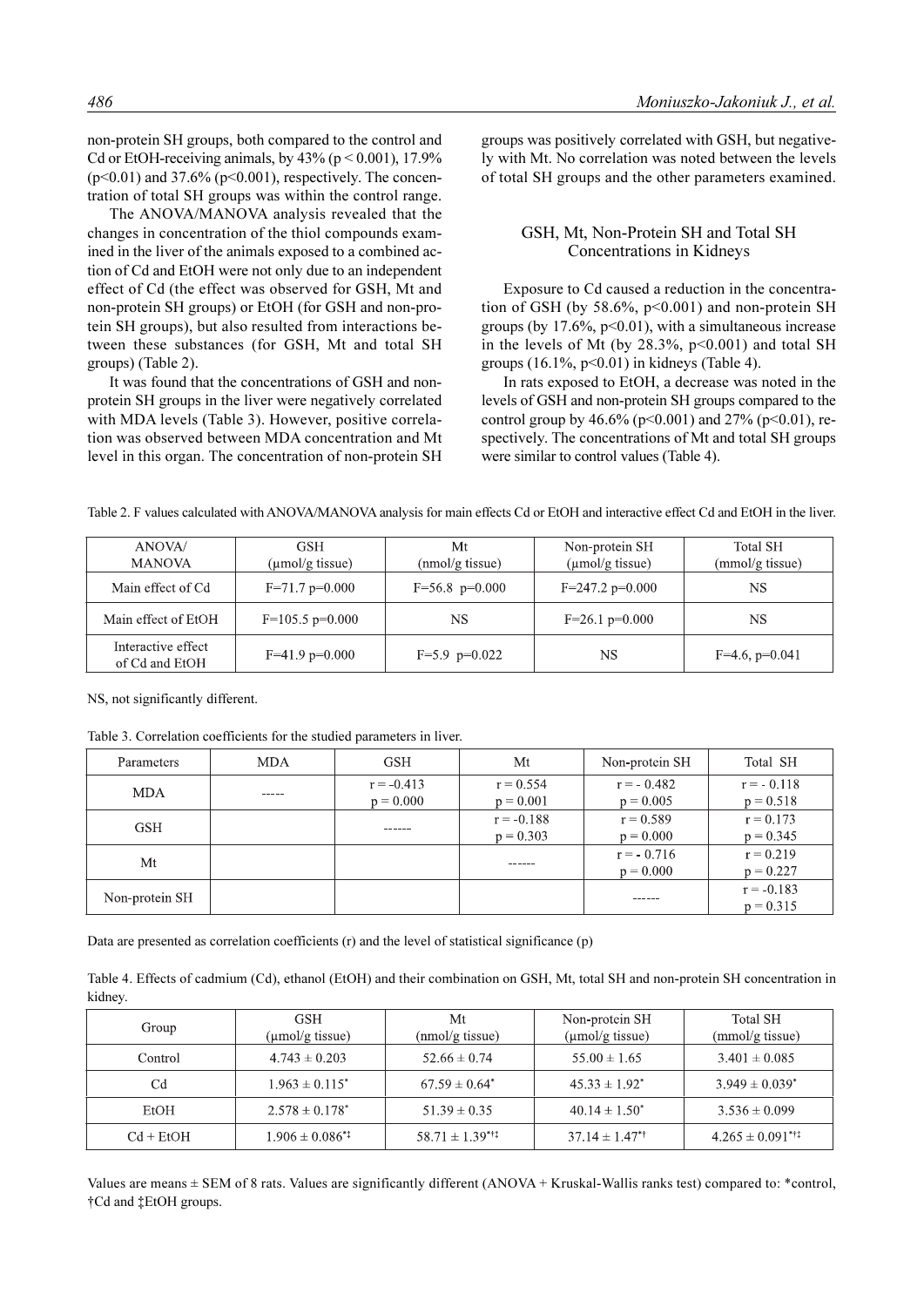In the group of animals that underwent a combined action of Cd and EtOH, GSH concentration was reduced compared to the control (by 59.8%,  $p < 0.001$ ) and EtOH groups (by 26.1%,  $p < 0.01$ ), while the level of non-protein SH groups decreased compared to the control and Cd groups (by 67.5%,  $p < 0.001$  and 18.1%,  $p < 0.05$ , respectively) (Table 4). Administration of EtOH to the Cd-exposed rats caused an increase in Mt concentration, compared to the control group (by 11.5%,  $p < 0.01$ ) and to the EtOH group (by 14.2%,  $p < 0.01$ ), although this effect was smaller than in the rats exposed to Cd alone (by 13.1%, p < 0.01) (Table 4).

Two-way analysis of ANOVA/MANOVA showed that the changes in the parameters examined in the kidneys of animals exposed to a combined action of Cd and EtOH were the result of an independent effect of Cd (in the assessment of GSH, Mt, non-protein and total SH groups) or EtOH (GSH, Mt, non-protein and total SH groups), as well as by interactions between them (Table 5)

Kidney MDA concentration was found to be negatively correlated with GSH concentration and positively correlated with Mt and total SH groups (Table 6). GSH concentration showed positive correlation with non-protein SH groups and was negatively correlated with Mt and total SH groups. Positive correlation was noted between the concentration Mt and total SH groups in the kidneys.

## Discussion

The study assessed the levels of GSH, Mt and SH groups in the liver and kidneys of rats exposed both

The experiment revealed the significant role of Cd- or EtOH-induced alterations in GSH concentration in lipid peroxidation in the liver and kidneys. The involvement of GSH in redox processes may be related to the presence of SH groups [14, 15]. During these processes induced by prooxidants, the reduced SH groups in GSH are used to scavenge free radicals. As a result, oxygenated GSH form is produced (disulfide GSH — GSSG) and GSH is reduced [18, 30]. It can thus be assumed that GSH reduction in the liver and so a decrease in non-protein SH groups following EtOH administration may be due to the interaction between free radicals that are produced during its biotransformation and SH groups in GSH. The significant independent effect of EtOH on the level of GSH and non-protein SH groups noted in the kidney seems to indicate that EtOH can induce lipid peroxidation through its effect on GSH levels. GSH not only reacts with free radicals, but also forms conjugates with numerous substances, including heavy metals [14, 15, 16]. The reduced level of GSH, and thus of non-protein SH groups, in the liver and kidneys of rats exposed to Cd, may result from the high affinity of this metal to thiol groups [13, 31, 32]. The formation of Cd complexes with the substances that contain thiol groups causes a reduction in the level of these substances [31, 32, 33]. More pronounced changes in GSH under the effect of Cd vs. EtOH in the kidney, compared to the liver, may result from metabolic differences. EtOH

Table 5. F values calculated with ANOVA/MANOVA analysis for main effects of Cd or EtOH and interactive effect of Cd and EtOH in the kidneys.

| ANOVA/<br>MANOVA                     | GSH<br>$\mu$ mol/g tissue) | Mt<br>(mmol/gtissue)     | Non-protein SH<br>$(\mu \text{mol/g tissue})$ | <b>Total SH</b><br>(mmol/g tissue) |
|--------------------------------------|----------------------------|--------------------------|-----------------------------------------------|------------------------------------|
| Main effect of Cd                    | $F=127.2$ p=0.000          | $F=164.4 p=0.000$        | $F=14.8 \text{ p}=0.001$                      | $F=60.7$ p=0.000                   |
| Main effect of EtOH                  | $F=52.7$ p=0.000           | $F=34.3 \text{ p}=0.000$ | $F=48.9 p=0.000$                              | $F=7.6 \text{ p}=0.010$            |
| Interactive effect<br>of Cd and EtOH | $F=47.5$ p=0.000           | $F=19.2$ p=0.000         | NS                                            | NS                                 |

NS, not significantly different.

Table 6. Correlation coefficients for the studied parameters in kidneys.

| Parameters     | <b>MDA</b> | <b>GSH</b>                  | Mt                          | Non-protein SH              | Total SH                    |
|----------------|------------|-----------------------------|-----------------------------|-----------------------------|-----------------------------|
| <b>MDA</b>     |            | $r = -0.542$<br>$p = 0.001$ | $r = 0.448$<br>$p = 0.010$  | $r = -0.243$<br>$p = 0.181$ | $r = 0.528$<br>$p = 0.002$  |
| <b>GSH</b>     |            |                             | $r = -0.554$<br>$p = 0.001$ | $r = 0.524$<br>$p = 0.002$  | $r = -0.733$<br>$p = 0.000$ |
| Mt             |            |                             |                             | $r = -0.030$<br>$p = 0.872$ | $r = 0.546$<br>$p = 0.001$  |
| Non-protein SH |            |                             |                             |                             | $r = -0.496$<br>$p = 0.004$ |

Data are presented as correlation coefficients (r) and the level of statistical significance (p).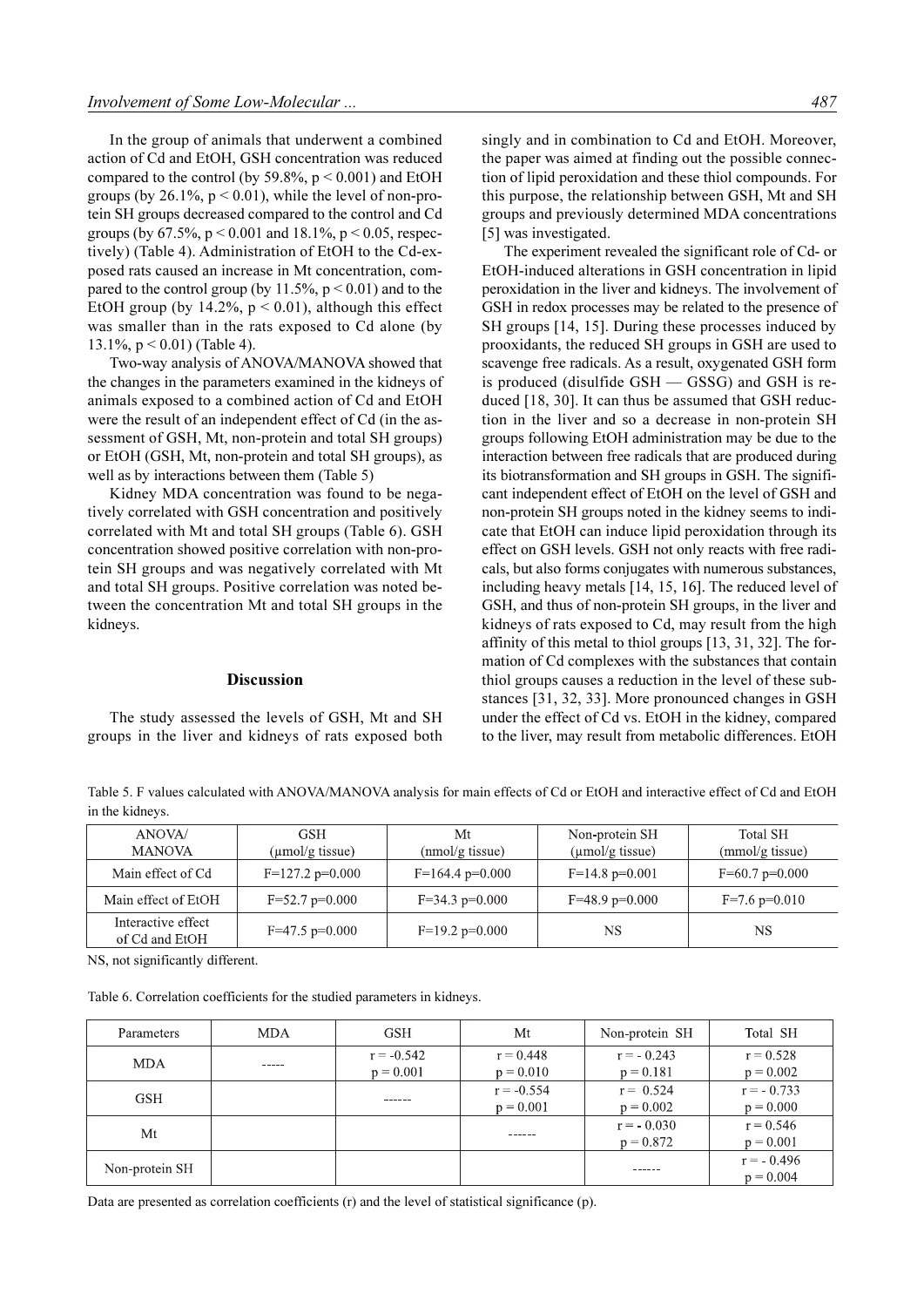is metabolized mainly in the liver and hence its harmful effects are visible in this organ. Cd accumulates in the kidney, which is a Cd critical organ.

The increase in Mt concentration due to Cd exposure, especially in the kidneys, can be caused by enhanced synthesis of this protein under the effect of Cd, which is its major inducer [34, 35]. Increased Mt synthesis in the kidney is a likely cause of changes in the concentration of total SH groups under the effect of Cd. Positive correlation between Mt level in the organs examined and MDA concentration allows the assumption that the increase in Mt concentration is a defensive response of the organism to Cd- and EtOH-induced lipid peroxidation. Other authors also have suggested that Mt synthesis can be induced in oxidative stress conditions. This protein can act as an antioxidant and scavenger of free radicals such as superoxide, hydroxyl and peroxyl radicals [22, 23, 36]. The mechanisms of the antioxidative action of Mt are not well known and are still being explored.

Statistical analysis has confirmed that changes in GSH and Mt concentrations in the liver and kidneys, and in the level of total SH groups in the liver of animals exposed simultaneously to Cd and EtOH, may result from independent actions of Cd and/or EtOH, but can also be caused by interactions between these substances. Low Mt concentrations in the liver and kidneys observed in rats exposed to Cd and EtOH jointly, compared to those receiving Cd alone, is consistent with lower accumulation of this heavy metal noted in these animals [5].

The analysis of numerical values of ANOVA/MANO-VA (F) variance coefficients seems to indicate that the reduced GSH level in the liver of rats exposed to Cd and EtOH was mainly caused by the action of EtOH, while in the kidney by Cd. This organ-related differentiation of GSH changes in conditions of a combined exposure to Cd and EtOH may result, at least partly, from the production of free radicals due to EtOH biotransformation in the liver and Cd accumulation in the kidneys.

The present findings suggest that the Cd- and/or EtOH-induced reduction in GSH and non-protein SH groups in the liver and kidney can be a mechanism leading to lipid peroxidation in these organs exposed to these substances. The combined exposure to Cd and EtOH is associated both with an independent action of each of these substances and with their interactions.

## References

- 1. ATSDR. Toxicological profile cadmium. Agency for Toxic Substances and Disease Registry, Atlanta, GA, 1999.
- 2. WORLD HEALTH ORGANIZATION (WHO). Environmental Health Criteria, 134 Cadmium. IPCS, Geneva, 1992.
- 3. BEM E. M., PIOTROWSKI J. K., TURZYÑSKA E. Cadmium, zinc and copper levels in the kidneys and liver of the inhabitants of north-eastern Poland. Pol. J. Occup. Med. Environ. 6, 133, 1993.
- 4. BRZÓSKA M. M., MONIUSZKO-JAKONIUK J., PI£AT-

MARCINKIEWICZ B., SAWICKI B. Liver and kidney function and histology in rats exposed to cadmium and ethanol. Alcohol Alcohol. 38, 2, 2003.

- 5. JURCZUK M., BRZÓSKA M. M., MONIUSZKO-JAKO-NIUK J., GAŁAŻYN-SIDORCZUK M., KULIKOWSKA-KARPIÑSKA E. Antioxidant enzymes activity and lipid peroxidation in liver and kidney of rats exposed to cadmium and ethanol. Food Chem. Toxicol. 42, 429, 2004.
- 6. STOHS S. J., BAGCHI D., HASSOUN E., BAGCHI M. Oxidative mechanisms in the toxicity of chromium and cadmium ions. J. Environ. Pathol. Toxicol. Oncol. 19, 201, 2000.
- 7. CASALINO E., CALZARETTI G., SBLANO C., LAN-DRISCINA C. Molecular inhibitory mechanism of antioxidant enzymes in rat liver and kidney by cadmium. Toxicology 179, 37, 2002.
- 8. SHAIKH Z. A., VU T. T., ZAMAN K. Oxidative stress as a mechanism of chronic cadmium-induced hepatotoxicity and renal toxicity and protection by antioxidants. Toxicol. Appl. Pharmacol. 154, 256, 1999.
- 9. THURMAN R. G., BRADFORD B. U., IIMURO Y., FRANKENBERG M. V., KNECHT K. T., CONNOR H. D., ADACHI Y., WALL C., ARTEEL G. E., RAIEIGH J. A., FORMAN D. T., MASON R. P. Mechanism of alcohol-induced hepatotoxicity: studies in rats. Front. Biosci. 4, 42, 1999.
- 10. WIŚNIEWSKA-KNYPL J. M., WROŃSKA-NOFER T. Biological markers of oxidative stress induced by ethanol and iron overload in rats. Int. J. Occup. Med. Environ Health 7, 355, 1994.
- 11. MONTOLIU C., VALLES S., RENAU-PIQUERAS J., GUERII C. Ethanol-induced oxygen radical formation and lipid peroxidation in rat brain. Effect of chronic ethanol consumption. J. Neurochem. 63, 1855, 1994.
- 12.LI W., KAGAN H. M., CHOU I. N. Alterations in cytoskeletal organization and homeostasis of cellular thiols in cadmium-resistant cells. Toxicol. Appl. Pharmacol. 126, 114, 1994.
- 13. HULTBERG B., ANDERSSON A., ISAKSSON A. Copper ions differ from other thiol reactive metals ions in their effects on the concentration and redox status of thiols in HeLa cell cultures. Toxicology 117, 89, 1997.
- 14. VINA J. R., SPEZ G. T., VINA J. The physiological functions of glutathione. In: Handbook of Free Radicals and Antioxidants in Biomedicine (eds.: Miquel J., Quintanilha A. T., Weber H.), CRC Press, Boca Raton, vol. II, pp. 121-132, 1989.
- 15. REED D. J. Glutathione: Toxicological implications. Ann. Rev. Pharmacol. Toxicol. 30, 603, 1990.
- 16. MEISTER A. Glutathione, ascorbate, and cellular protection. Cancer Res. 54, 1969, 1994.
- 17. GARCIA-FERNANDEZ A. J., BAYOUMI A. E., PEREZ-PERTEJO Y., MOTAS M., REGUERA R. M., OR-DÓNEZ C., BALANA-FOUCE R., ORDÓNEZ D. Alterations of the glutathione-redox balance induced by metals in CHO-K1 cells. Comp. Biochem. Physiol. 132, 365, 2002.
- 18. SCOTT R. B., REDDY K. S., HUSAIN K., SCHLORFF E. C., RYBAK L. P., SOMANI S. M. Dose response of ethanol on antioxidant defence system of liver, lung, and kidney in rat. Pathophysiology 7, 25, 2000.